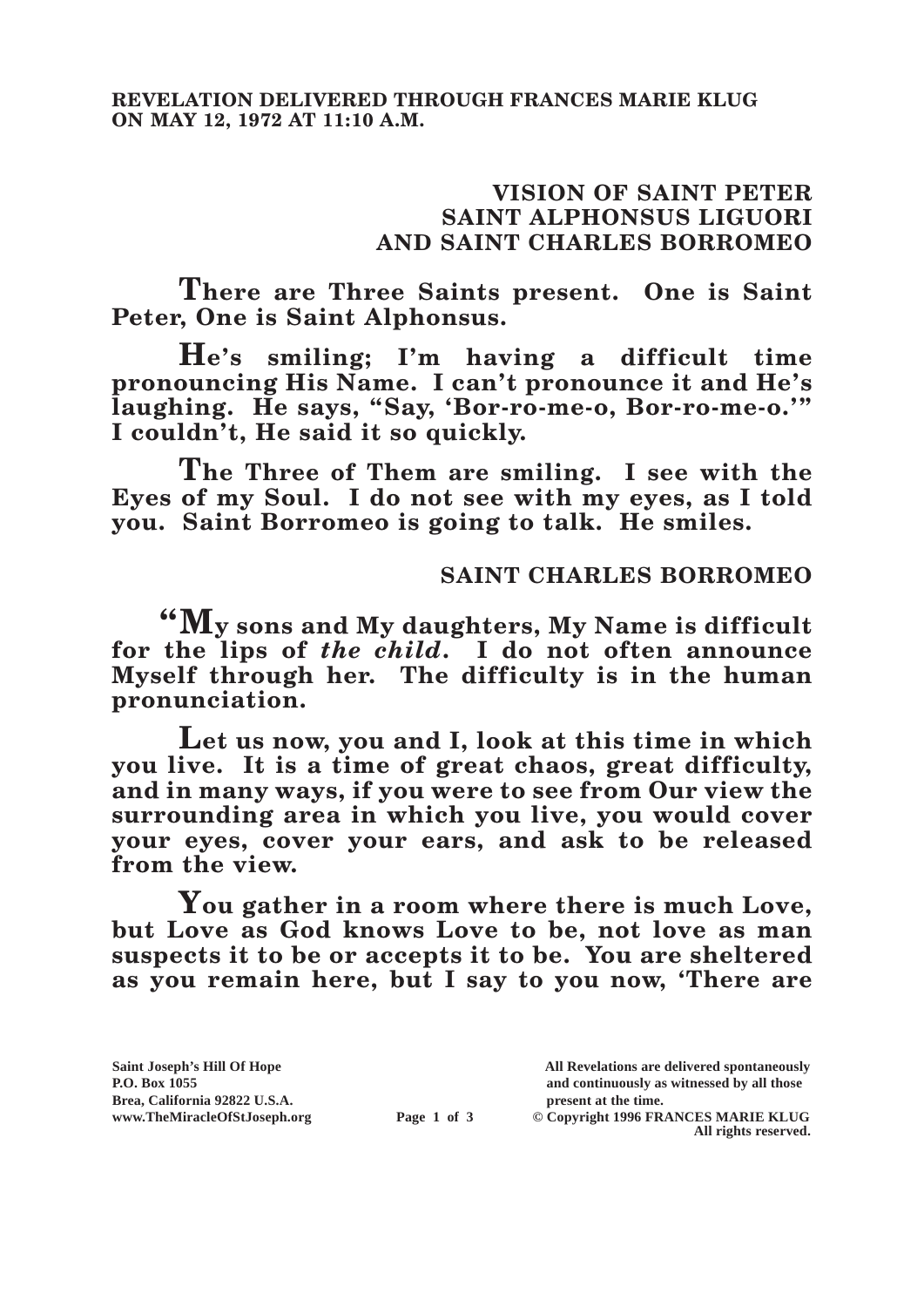**so few areas such as this in the world.' There is little regard for The Holy Trinity, as One. And men are saying the Ten Commandments are not necessary and they are sinning against each one. When you leave this dwelling in your time, I ask each child in My Presence here, no matter what age you are, to look into the full meaning of These Words, These Rules that God has placed before all men.**

**God says,** *'Do not have strange gods before Me.'* **And so many men are walking around saying that they have great gifts to give to mankind, and they are placing these gifts they feel they have, first, before The Divine King. They are so enveloped in self-satisfaction, self-acclaim and self-love, that they are not seeing the evil that these things are doing or letting occur. My children, anything that builds your pride so much, beware of. Anything that makes you desperate to feel God's Presence in an unusual way, be cautious of.**

**As I stand Here in the Heavens, I come forth through** *this child* **with a Great Love, a Deep Affection for you, for you see, I walked the earth and now I stand Here with The Divine Three.**

**This** *Miracle Of The Beloved Saint Joseph* **has been put upon the earth to teach you the Wisdom of God's Way, to give you firsthand His Generosity and His Truth, His Wisdom and His Love.**

**I will leave now for Another wants to speak. We speak because God allows it to be. We use** *the child* **because of the joining of her will with The Divine Three.**

**Saint Joseph's Hill Of Hope All Revelations are delivered spontaneously P.O. Box 1055 and continuously as witnessed by all those** 

**Page 2 of 3** © Copyright 1996 FRANCES MARIE KLUG **All rights reserved.**